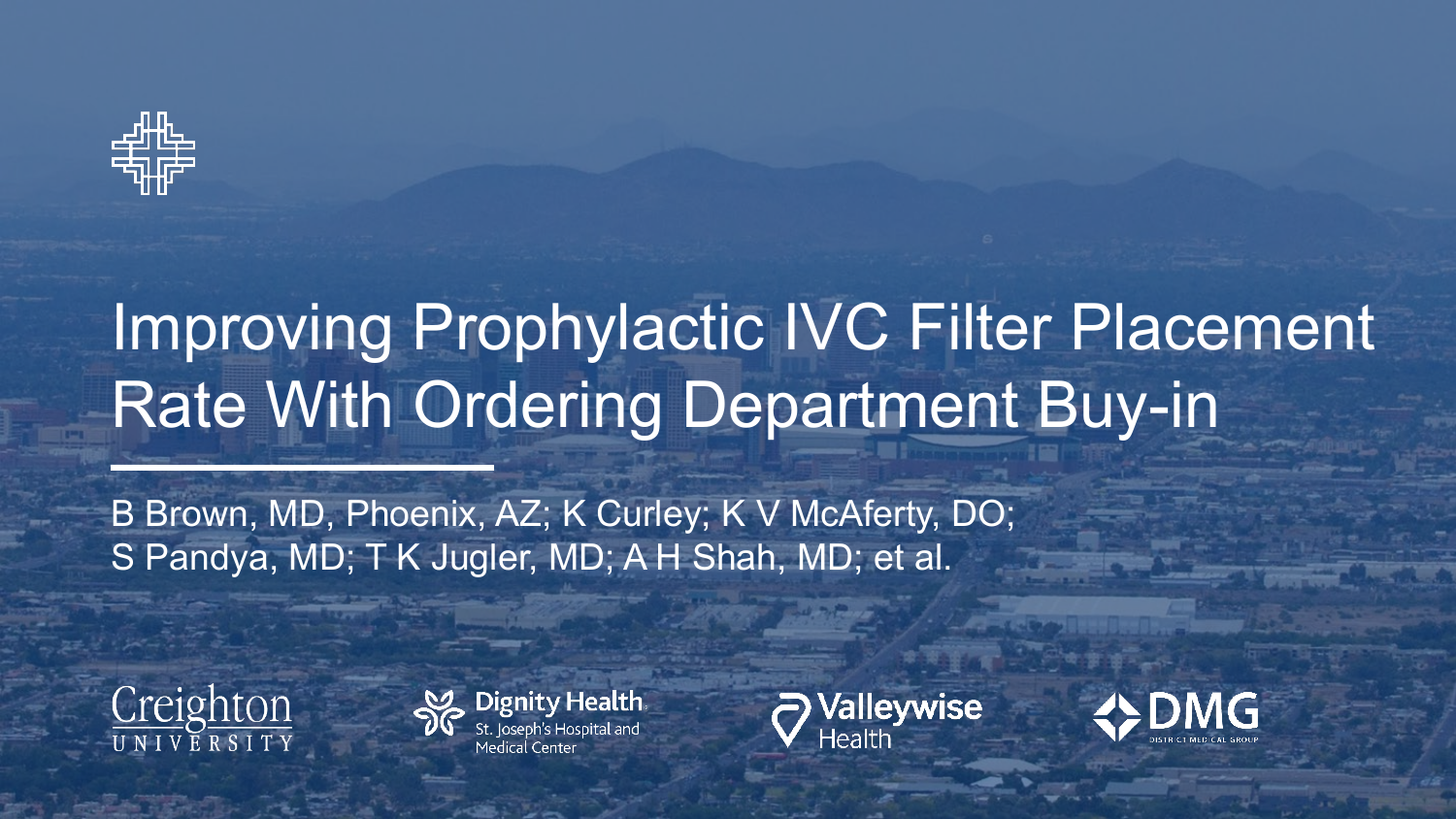

# Purpose: Background

- The value of an inferior vena cava filter depends on the patient's individualized risk profile.
- IVC filter placement for venous thromboembolism prophylaxis is controversial. It is not established which patients will benefit from prophylactic placement<sup>1</sup>.
- Recent literature suggests that prophylactic filter placement in high risk patients does not confer a survival benefit<sup>2</sup>.
- Prophylactic filters expose the patient to significant risks<sup>3</sup>, especially if the filter is not promptly retrieved4.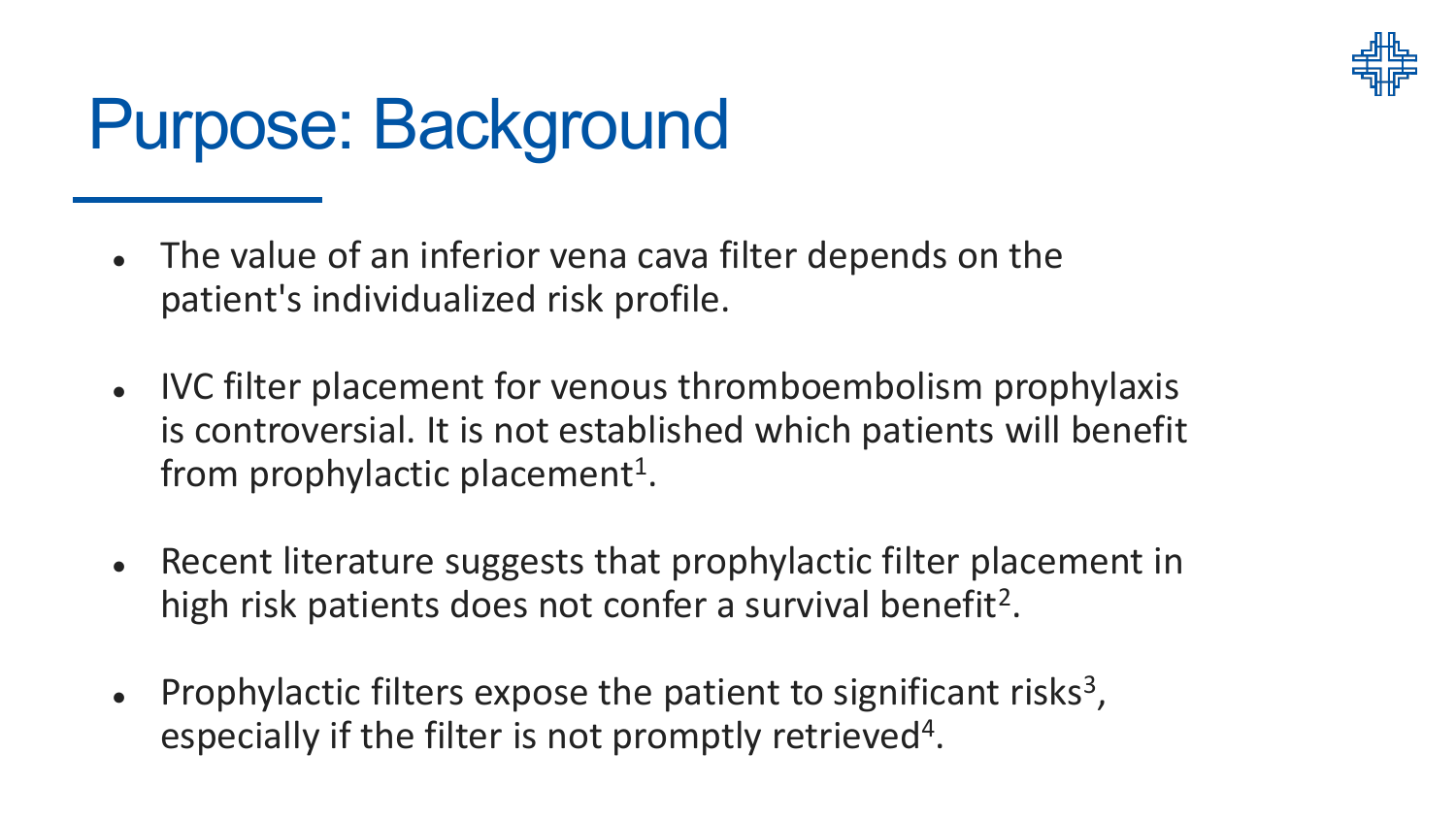

# Purpose: Call to Action

- There was an anecdotally high rate of prophylactic filter placement at our institution, predominantly among trauma patients.
- We desired to improve our rate of prophylactic filter placement and bring our institutional rate in accordance with the national benchmark of 5.5%5.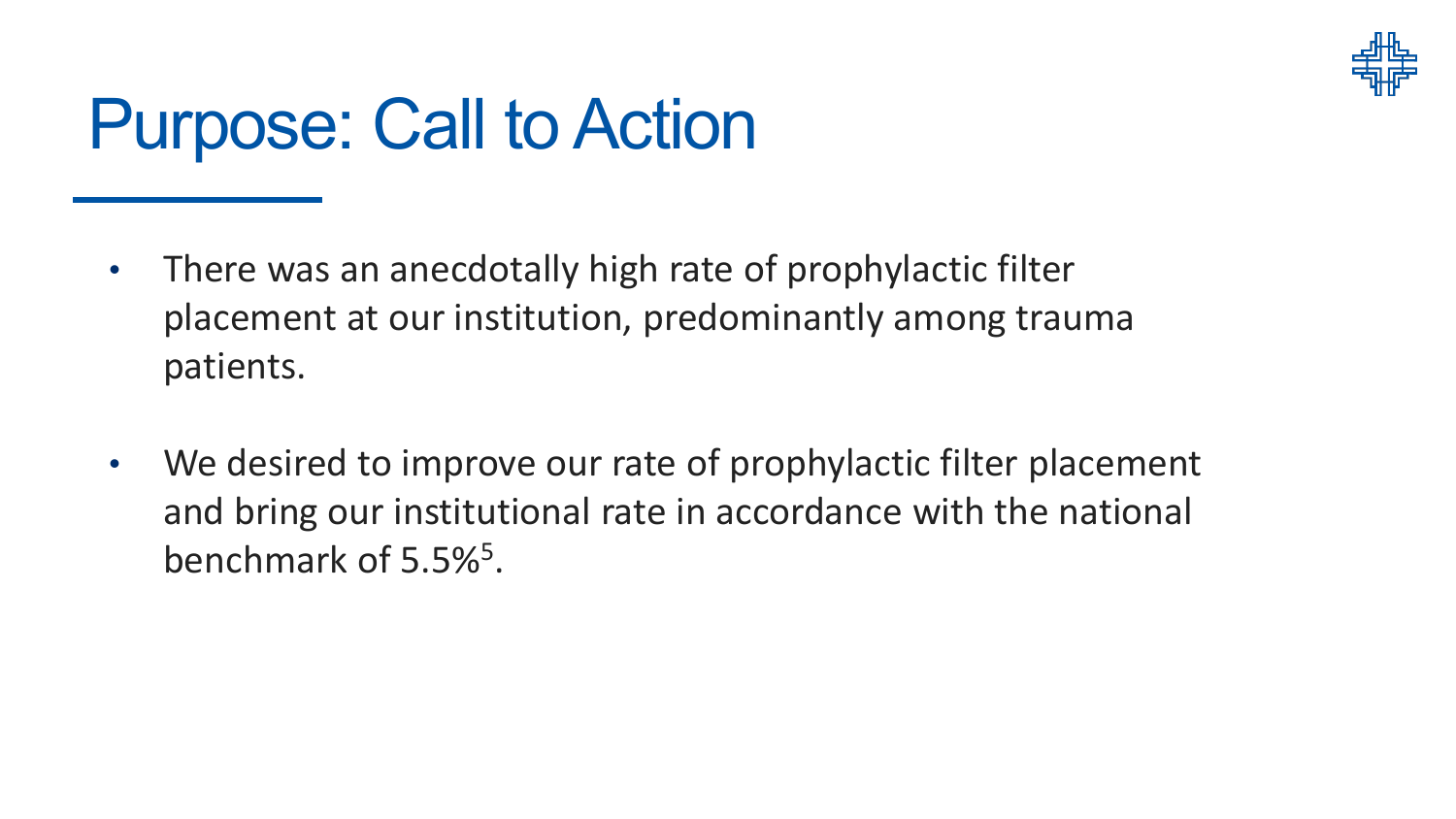

The NEW ENGLAND JOURNAL of MEDICINE

#### **ORIGINAL ARTICLE**

### A Multicenter Trial of Vena Cava Filters in Severely Injured Patients

Kwok M. Ho, Ph.D., Sudhakar Rao, F.R.A.C.S., Stephen Honeybul, F.R.A.C.S., Rene Zellweger, F.R.A.C.S., Bradley Wibrow, F.C.I.C.M., Jeffrey Lipman, F.C.I.C.M., Anthony Holley, F.C.I.C.M., Alan Kop, Ph.D., Elizabeth Geelhoed, Ph.D., Tomas Corcoran, F.C.I.C.M., Philip Misur, F.R.A.N.Z.C.R., Cyrus Edibam, F.C.I.C.M., Ross I. Baker, F.R.A.C.P., Jenny Chamberlain, R.N., Claire Forsdyke, B.Sc., and Frederick B. Rogers, M.D.

#### **Inferior Vena Cava Filters for Primary** Prophylaxis: When Are They Indicated?

Eric Wehrenberg-Klee, M.D.<sup>1</sup> S. William Stavropoulos, M.D.<sup>2</sup>

<sup>1</sup> Department of Internal Medicine, Brigham and Women's Hospital, Boston, Massachusetts <sup>2</sup> Radiology, Division of Interventional Radiology, Hospital of the University of Pennsylvania, Philadelphia, Pennsylvania

Address for correspondence and reprint requests S. William Stavropoulos, M.D., Division of Interventional Radiology, Department of Radiology, Hospital of the University of Pennsylvania, 3400 Spruce Street, Philadelphia, PA 19010 (e-mail: stav@uphs.upenn.edu).

Semin Intervent Radiol 2012:29:29-35





#### **IVC filters-Trends in placement and indications,** a study of 2 populations

Mahek Shah, MD<sup>a,\*</sup>, Talal Alnabelsi, MD<sup>b</sup>, Shantanu Patil, MD<sup>b</sup>, Shilpa Reddy, MD<sup>c</sup>, Brijesh Patel, DO<sup>a</sup>, Marvin Lu, MD<sup>b</sup>, Aditya Chandorkar, MD<sup>b</sup>, Apostholos Perelas, MD<sup>b</sup>, Shilpkumar Arora, MD<sup>d</sup>, Nilav Patel, MD<sup>e</sup>, Larry Jacobs, MD<sup>a</sup>, Glenn G. Eiger, MD<sup>1</sup>

## **Methods**

## **Intervention**

The chief of interventional radiology presented several relevant abstracts from the literature to the chief of trauma surgery in a face-to-face meeting.

## **Measure**

Over the subsequent year the charts of all filter patients were reviewed and the rate of prophylactic filter placement was recorded. Data was compared to the year prior to intervention.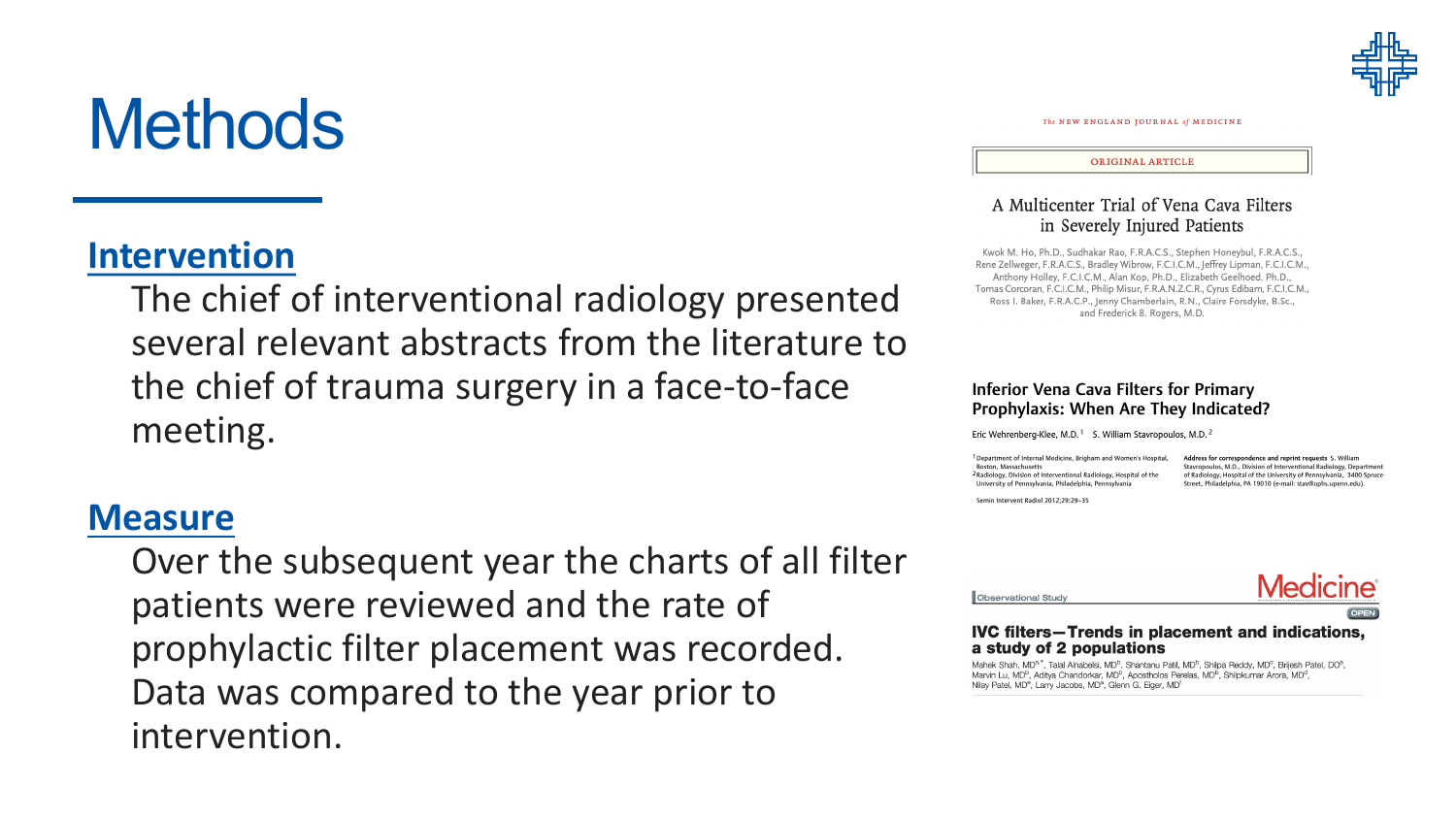

## **Results**

- A Pearson Chi-Square was used to compare the proportion of prophylactic IVC filter placements prior to as compared to after the intervention.
- A statistically significant decrease in prophylactic placements was observed following the intervention (58.5% vs. 22.9%, P=.001; OR 0.21[.08-.53]). The overall number of IVC filters placed following the intervention decreased from 65 to 35 cases.



**Figure 1.** Rate (%) of prophylactic filter placement prior to and following the intervention.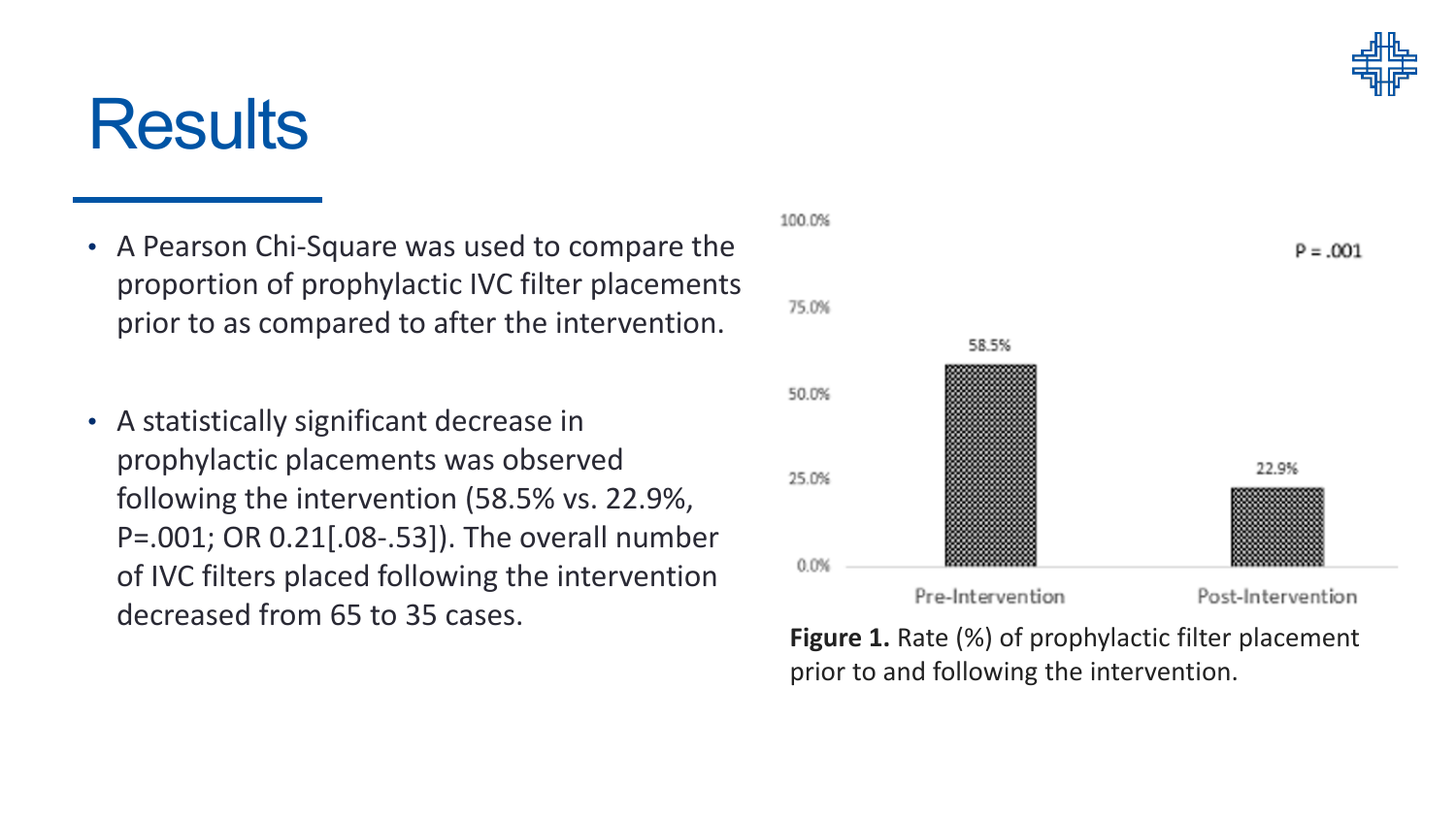

## **Conclusion**

- Following a simple meeting among the trauma and interventional radiologist teams, there was a statistically significant decrease in prophylactic filter placement which endured over the study period.
- Prophylactic filters were 79% less likely to be placed following the intervention.
- Our study demonstrates the value of interdisciplinary meetings to help better align hospital practices with national benchmarks.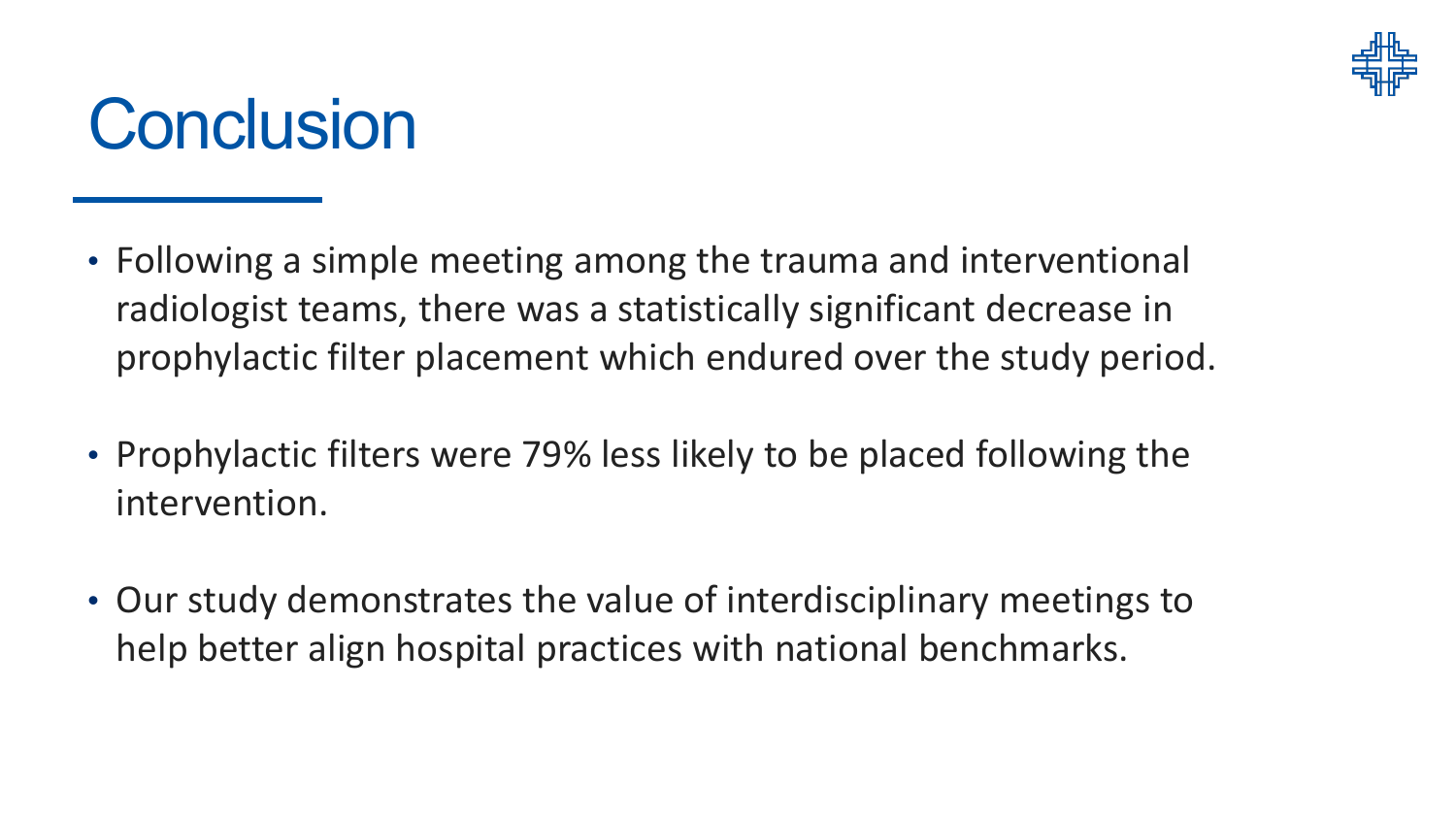

# Conclusion: Next Steps

- We are encouraged by these results to have similar meetings with our referring physicians to discuss other practice improvement in order to continue to decrease our institutional rate of prophylactic filter placement (22.9%) in accordance with national benchmark (5.5%).
- We await the results of our ongoing research on patient demographics for selection of prophylactic filters, socioeconomic factors associated with the rate of filter retrieval, and institution rate of filter removal with 5 year follow up data. This information may better elucidate whether institutional differences of a safety net hospital may necessitate a rate above the national benchmark. We plan to incorporate that evidence into our practice with continued buy in from the referring trauma and surgical care services.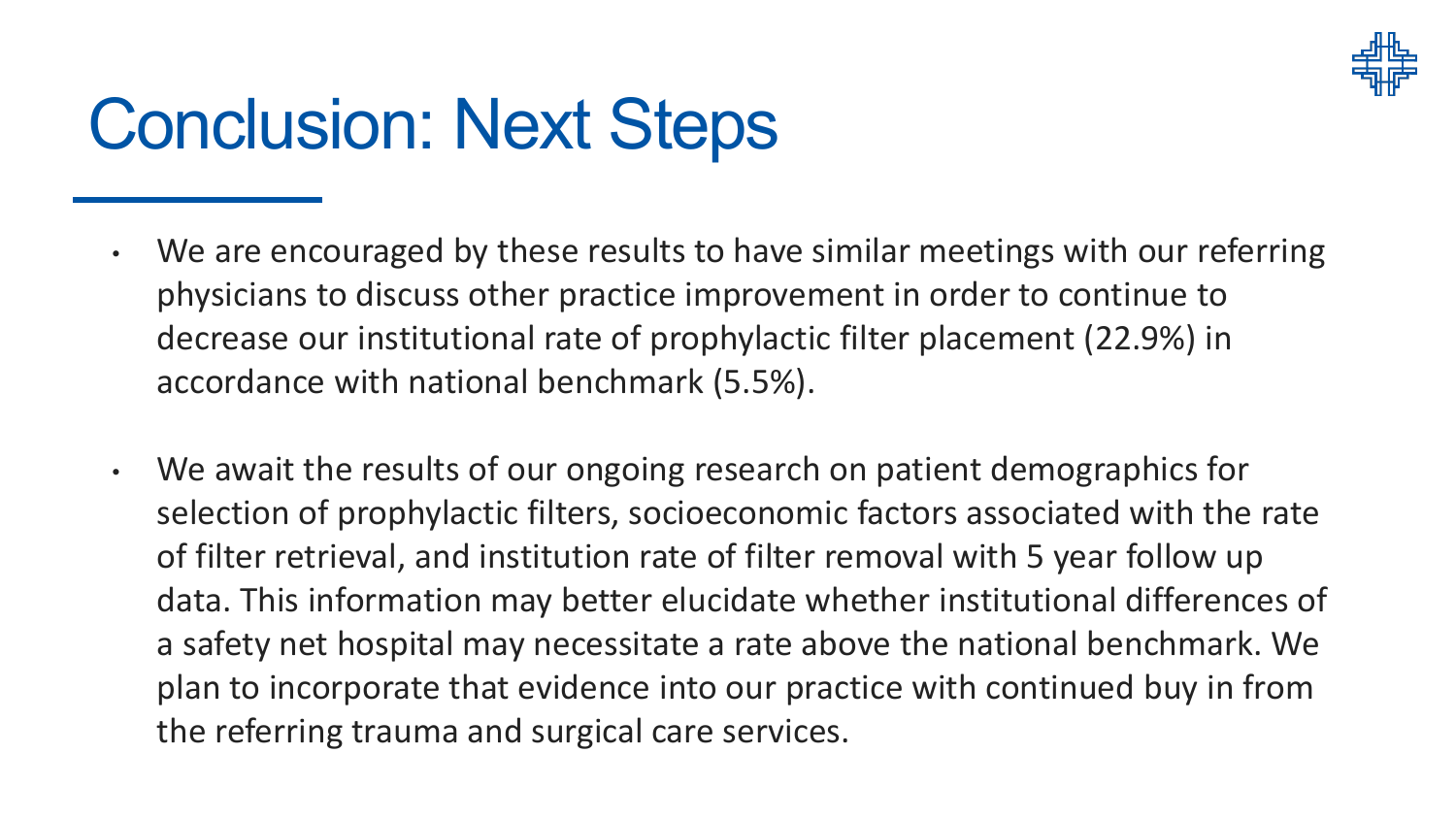

## **References**

- 1. Wehrenberg-Klee, E., & Stavropoulos, S. W. (2012). Inferior vena cava filters for primary prophylaxis: When are they indicated? Seminars in Interventional Radiology, 29(1), 29–35.
- 2. Ho, K. M., Rao, S., Honeybul, S., Zellweger, R., Wibrow, B., Lipman, J., … Rogers, F. B. (2019). A multicenter trial of vena cava filters in severely injured patients. New England Journal of Medicine, 381(4), 328–337.
- 3. Andreoli, J. M., Lewandowski, R. J., Vogelzang, R. L., & Ryu, R. K. (2014). Comparison of complication rates associated with permanent and retrievable inferior vena cava filters: A review of the MAUDE database. Journal of Vascular and Interventional Radiology, 25(8), 1181–1185.
- 4. Van Ha, T. G. (2006). Complications of inferior vena caval filters. Seminars in Interventional Radiology, 23(2), 150–155.
- 5. Shah, M., Alnabelsi, T., Patil, S., Reddy, S., Patel, B., Lu, M., … Eiger, G. G. (2017). IVC filters Trends in placement and indications, a study of 2 populations. Medicine (United States), 96(12).